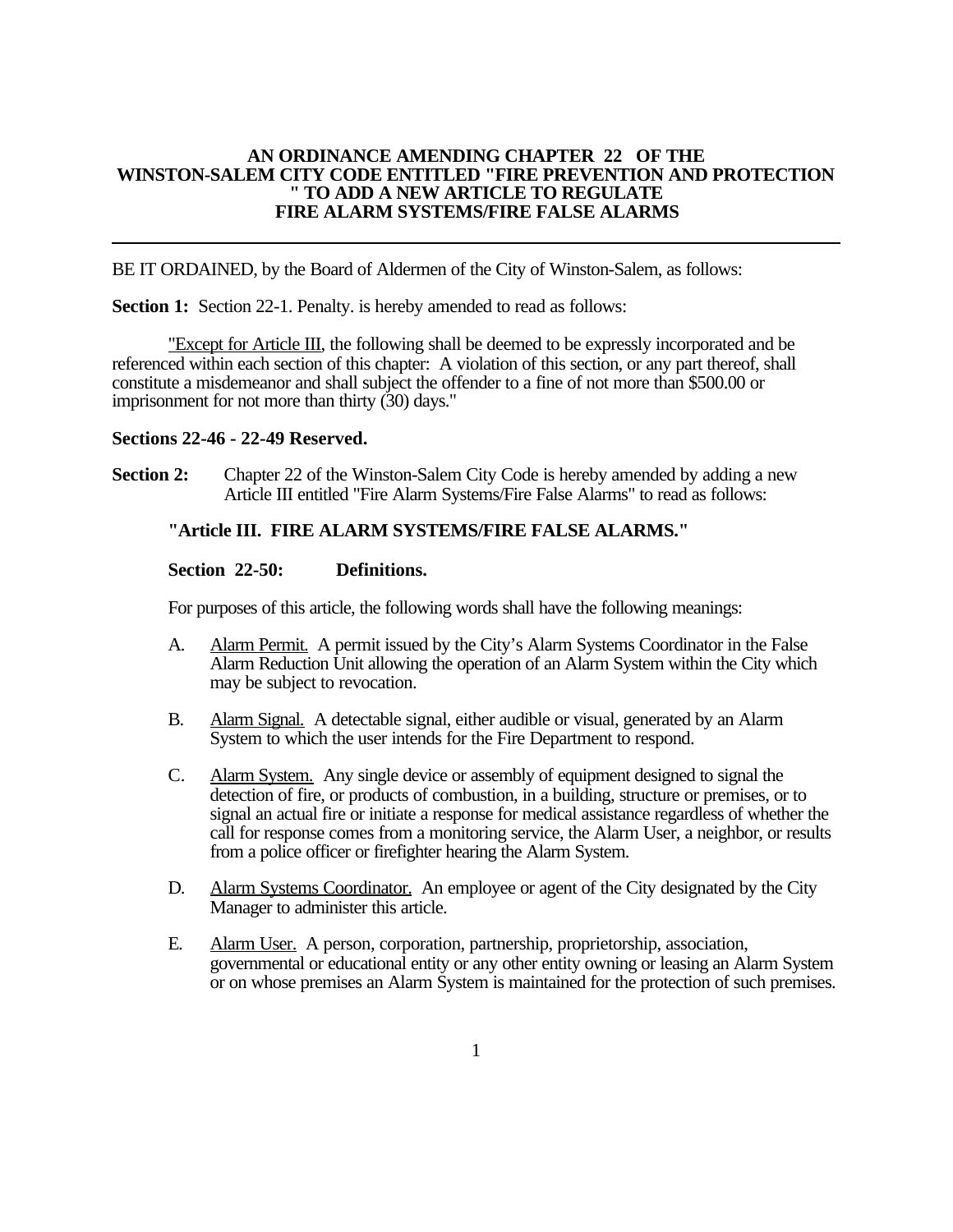- F. False Alarm. Any signal communicated by any means that solicits a response from the Fire Department to which the responding units find no evidence of fire or products of combustion or medical emergency. False alarms include, but are not limited to:
	- 1. *Error or mistake*: Any action by any person, firm or corporation, association, or other entity or agency thereof, owning or operating any dwelling, building or place, which results in the activation of any Alarm System when no emergency exists.
	- 2. *Malfunction*: Any activation of any Alarm System caused by a flaw in the normal operation, design, installation, or maintenance of the system, by faulty equipment, or by a change in the environment or premises upon, or within which, the Alarm System is operating.
	- 3. *Intentional misuse*: Any activation of an Alarm System when one knows, has reason to know, or should have known no fire or other emergency is in progress.
	- 4. *Failure to notify alarm monitoring service of testing*: Any alarm transmitted to the Fire Department while alarm is being tested by personnel without notifying the alarm service of test status.

An alarm will not be considered to be a false alarm if it is determined by the officer in charge that the alarm was caused by:

- a. Natural or manmade catastrophe, or an act of God. Such events include, but are not limited to, tornadoes, floods, earthquakes or other similarly violent conditions or adverse weather conditions.
- b. The testing of a local/audible Alarm System by a licensed alarm business, agent, or employee who is present at the premises servicing, repairing or installing the alarm when the agent or user has contacted the alarm company and informed them of the test.
- c. Activation by other extraordinary circumstances not reasonably subject to control by the Alarm User.

# **Section 22-51: Alarm Permit Required**

A. An Alarm User must obtain an Alarm Permit from the Alarm Systems Coordinator. It shall be unlawful for any Alarm User to operate an Alarm System as described in Section 22-50 within the corporate limits of the City of Winston-Salem without obtaining a permit *within ten (10) business days of initial operation* or within ten(10) business days from the effective date of this ordinance, whichever comes last. No person shall use an Alarm System when the Alarm Permit for that system has been revoked by the Alarm Systems Coordinator.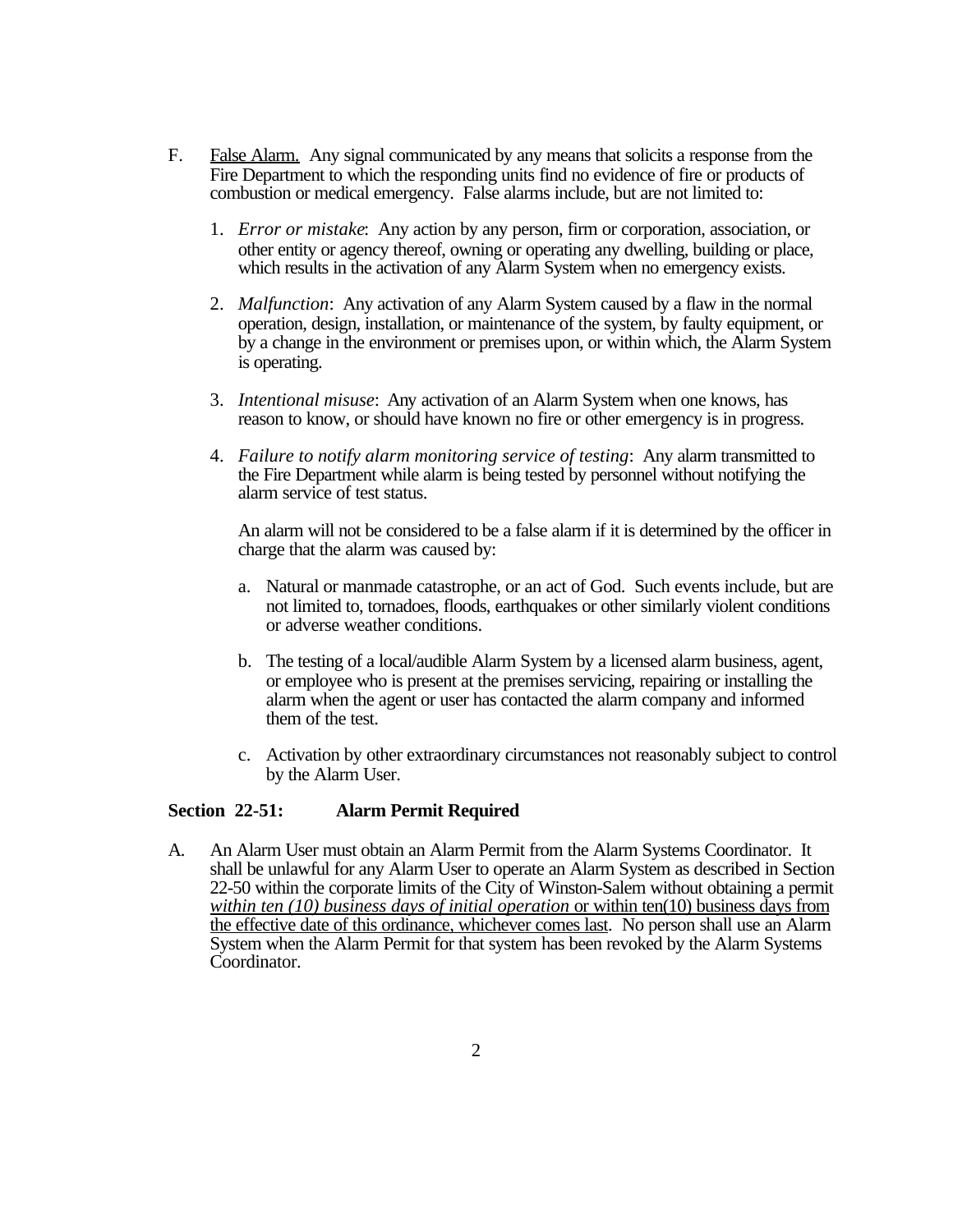- B. . The Alarm User must provide complete, accurate information on the Alarm Permit application, including his name, the address of the premises upon which the system has been or will be installed, the mailing address, the telephone number, the type of Alarm System and the business(s) selling, monitoring, inspecting, responding to, and maintaining the Alarm System.
- C. The Alarm User must provide any changes from the information provided on the Alarm Permit application to the Alarm Systems Coordinator within ten (10) business days of the change.
- D. When possession of the Alarm System protected premises changes, the person obtaining possession of the property shall file an application for an Alarm User permit to the Alarm Systems Coordinator within ten (10) business days of obtaining possession of the property. Alarm Permits are not transferable.

### **Section 22-52: Multiple Alarm Systems**

An Alarm User, maintaining multiple Alarm Systems, whether in the same or different locations, shall be required to obtain an Alarm Permit for each system.

# **Section 22-53: False Alarms**

A. Fire Response

Whenever an alarm is activated in the City and the Fire Department does respond, an incident commander on the scene of the activated Alarm System shall determine whether the alarm was a false alarm as defined in Section 22-50.

B. Notification

In the case of false alarms, the incident commander will leave a written notice of the false alarm at, or attached to, the Alarm System premises.

#### **Section 22-54: Appeal of False Alarm Determination and Charges**

When requested in writing by the Alarm User within ten (10) business days of response to a false alarm, the Alarm Systems Coordinator will review the basis of the incident commander's determination that an alarm was false. The written request for review of a false alarm determination by the Alarm Systems Coordinator shall include the following information:

- 1. Alarm User name;
- 2. Address at which the alarm is installed;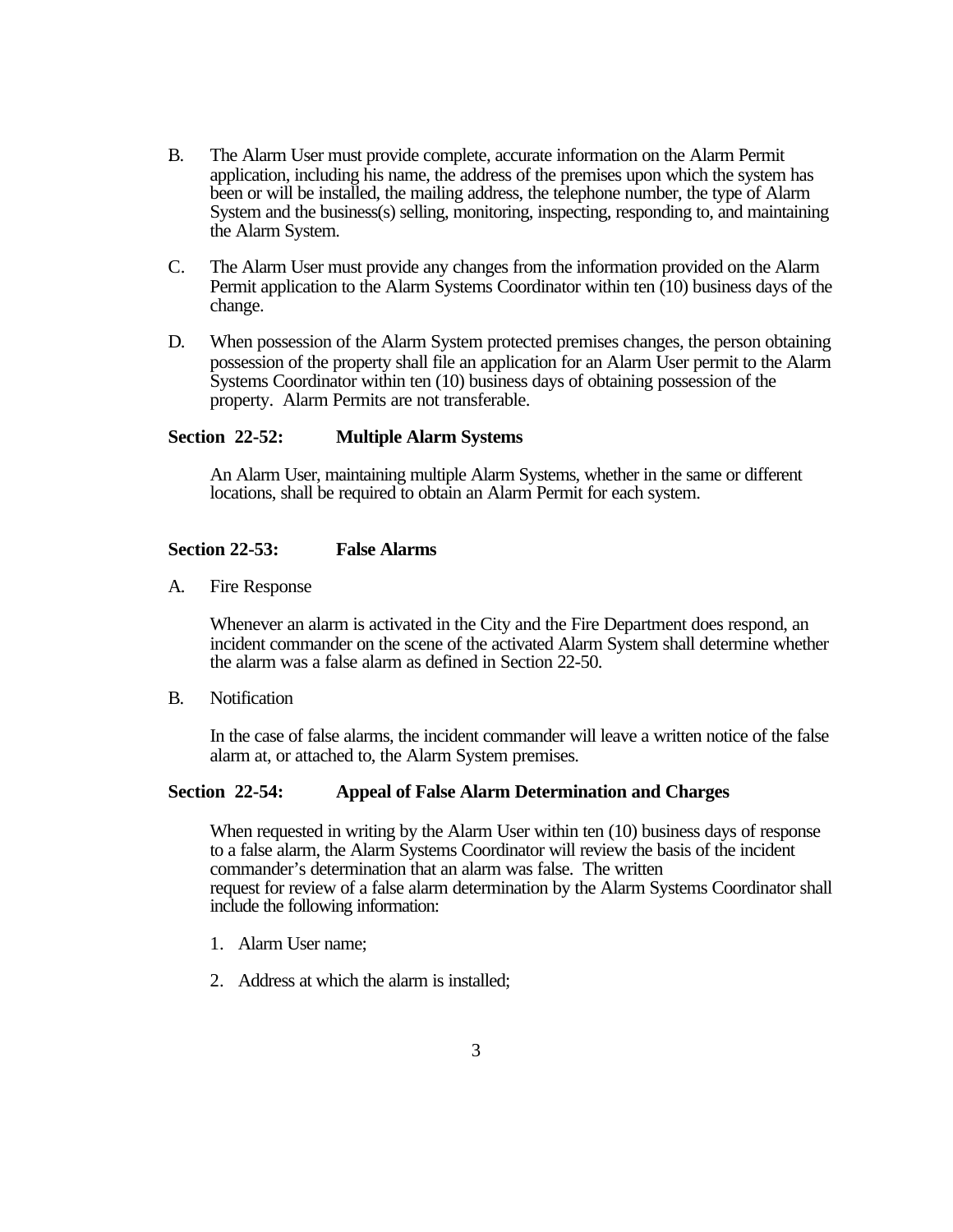- 3. Date and time of the false alarm that is being contested;
- 4. Alarm User permit number;
- 5. Facts to establish that the alarm was not false.

# **Section 22-55: Civil Penalty for False Alarms and Failure to Obtain Applicable Alarm Permit**

A. Excessive False Alarms

Four (4) or more false alarms within a permit year is excessive.

B. Civil Penalties

Excessive false alarms for any Alarm System within a permit year shall subject the Alarm User to a civil penalty according to the following schedule:

| Number of<br>False Alarms | Amount of<br><b>Civil Penalty</b> |
|---------------------------|-----------------------------------|
| 4 or 5                    | \$50.00 Each                      |
| 6 or 7                    | \$100.00 Each                     |
| 8 or 9                    | \$250.00 Each                     |
| 10 or More                | \$500.00 Each                     |

Upon determination that a permit has exceeded any of the above number of false alarms, the Alarm Systems Coordinator, or his designee, shall issue and deliver, by mail, a notification invoice of the civil penalty to the Alarm User. Each civil penalty must be paid within thirty (30) days of notification. Each civil penalty which is not paid, when due, may be recovered by the City in a civil action in the nature of debt.

C. Failure to obtain applicable Alarm Permit

Any person or firm who fails to register their Alarm System with the City of Winston-Salem Alarm Systems Coordinator shall be subject to a civil penalty in the nature of a debt in the amount of one hundred dollars (\$100.00).